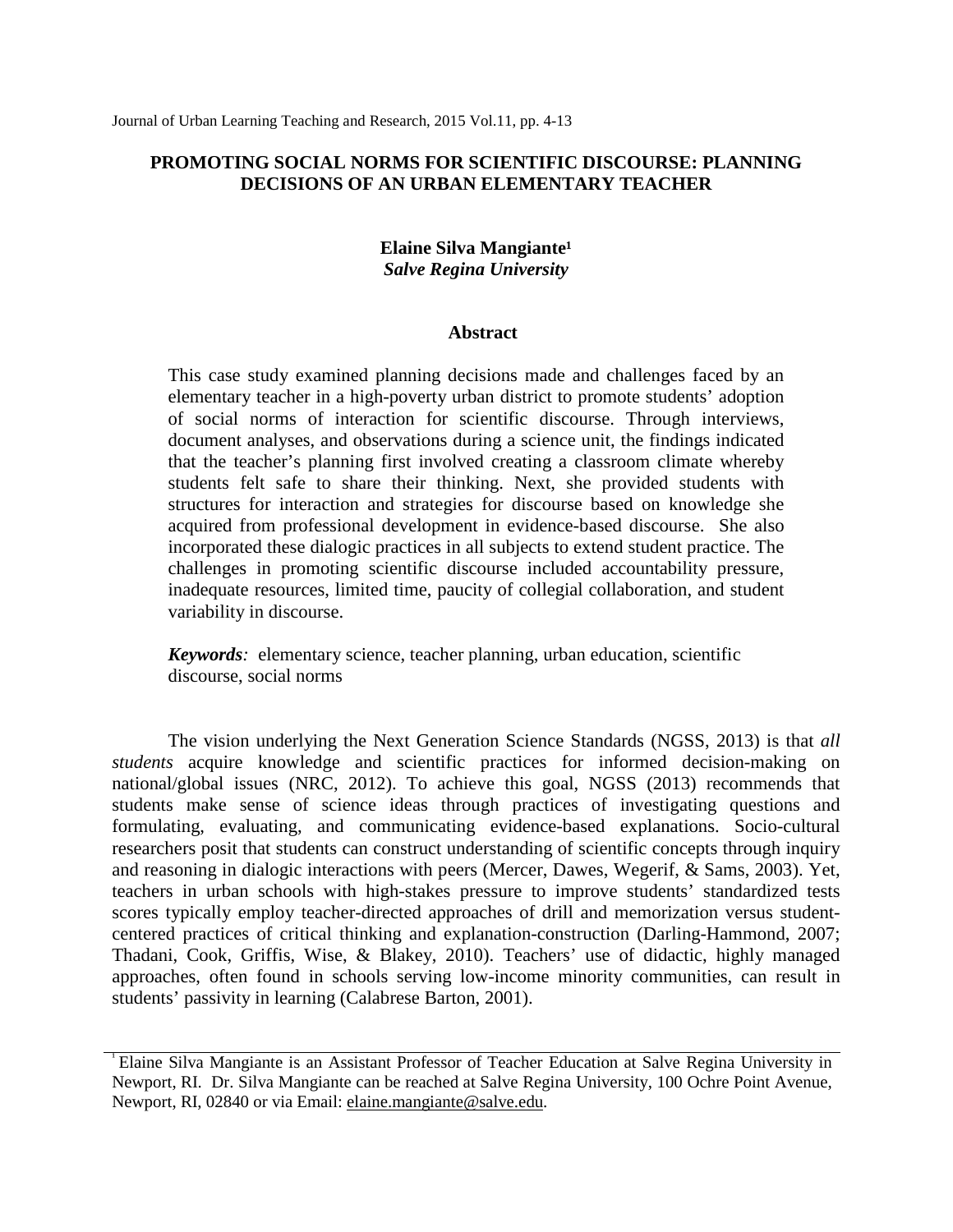However, there is growing evidence of elementary teachers in urban schools promoting students' collaborative inquiry learning (Carlone, Haun-Frank, & Webb, 2011; Varelas, Pieper, Arsenault, Pappas, & Keblawe-Shamah, 2014). Case study narratives provide insight into how teachers in urban schools have reformed their science instructional practice (Johnson, 2011; Upadhyay, 2005). Yet, observational studies have shown that though teachers may engage students in hands-on investigations and data collection, there is significantly less emphasis placed on evaluating claims or negotiating explanations with peers (Forbes, Biggers, & Zangori, 2013). To compound this problem, young students' conversations for science meaning-making are not always productive (Galton & Williamson, 1992). Mercer et al. (2004) suggested that students may not be aware of criteria for collaborative, effective discussion. With the NGSS intent that all students engage in reasoned dialogue for scientific meaning-making, narratives of teachers' efforts in this area are needed, particularly in urban school contexts.

Preparing students for explanation construction requires *teachers' awareness* of norms for discourse focusing on scientific meaning-making (Herrenkohl & Guerra, 1998; Palinscar, Anderson, & David, 1993). Thus, the purpose of this study was to examine the *planning* of an elementary teacher in a high-poverty school who promoted social norms for students' scientific discourse and the factors that challenged the planning. Planning, a cognitive activity, involves a teacher's thinking, judgments, and decisions in preparing for instruction (Clark & Peterson, 1986). The warrant for examining teacher planning is based on findings that teachers' decisions can profoundly influence students' learning opportunities (Shavelson & Stern, 1981).

### **Conceptual Framework**

The development of NGSS was grounded in research suggesting that young children, regardless of background or socioeconomic level, have greater capacity to reason and engage in scientific discourse than previously assumed (NRC, 2007). Scientific discourse involves extended teacher-student and student-student dialogue of observations, reasoned arguments, and plural explanatory ideas to make sense of investigations (Mercer et al., 2004; Osborne, Erduran, & Simon, 2004). This discourse for science meaning-making is in contrast to closed questioning traditionally used in elementary classrooms to ascertain student's knowledge. Research suggests that teachers can foster students' scientific discourse by providing explicit guidance in how to express and evaluate ideas as well as revise claims (Driver, Newton, & Osborne, 2000;Herrenkohl, Palinscar, DeWater, & Kawasaki, 1999).

In urban classrooms, factors can impact enactment of scientific discourse including the students' perceived role, students' exposure to scientific content/language, and teacher knowledge of discourse norms (Brown, 2006; O'Neill, 2010; Osborne, et al., 2004). Students are unlikely to participate actively in science discussions without perceiving teacher-student-student relationships as safe for sharing (Matsumura, Slater, & Crosson, 2008; O'Neill, 2010), especially if student voice is viewed as disruptive (Diamond, Randolph, & Spillane, 2004). In addition, students from different cultures come to school with varying levels of ease in appropriating discursive science practices (Brown, 2006). Brown reported that ethnic minority students in high-poverty schools experienced a cultural disconnect with the language of science that they viewed as "only applicable to the classroom culture" (p. 121). To address African American and Latina girls' disaffiliation with science, Carlone, Haun-Frank, and Webb (2011) identified teachers' normative scientific practices of equitable participation structures, ways of thinking scientifically, and approaches to idea exchange that allowed students to view themselves as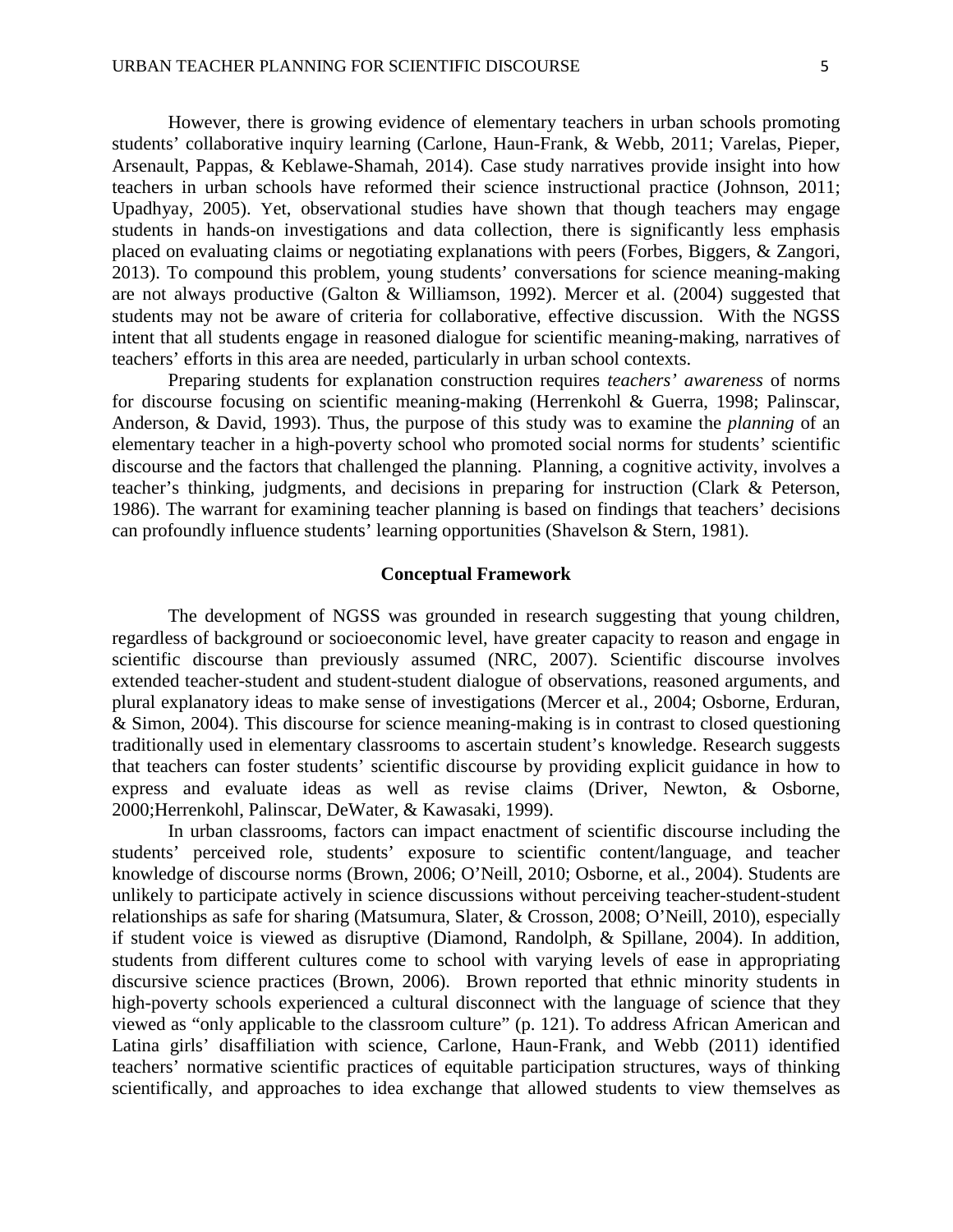"science people" and position them as collaborative producers and users of scientific knowledge (p. 480).

The conceptual framework used for this study was Palincsar, Anderson, and David's (1993) social norms for science discourse as participatory behaviors appropriate for collaborative discussion. The norm*, contribute to the group's efforts and help others contribute*, involves students' sharing resources, discussing ideas, and assuming job responsibilities. Next, *support one's ideas by giving reasons*, constitutes students' giving evidence and examples of their ideas. The norm, *work to understand others' ideas*, suggests students give peers time to think, ask clarifying questions, and restate others' ideas to confirm understanding. Finally, *build on one another's ideas*, involves students comparing ideas, acknowledging others' ideas, and explaining reasons for disagreement.

The field of teacher planning has identified factors contributing to teachers' pedagogical judgments including teachers' beliefs, subject matter conceptions, instructional activities, grouping strategies, resources, and perceptions of students' intellectual, participatory, and behavioral capacities (Shavelson & Stern, 1981). Inquiry into teacher planning for science instruction can illuminate a teacher's awareness and promotion of social norms for scientific discourse.

#### **Methods**

Case study methodology was used to examine one urban teacher's planning for scientific discourse (Merriam, 1998). Case study design, employed for in-depth understanding of meaning made by individuals in a given context, is particularly suitable for examining decision-making in education (Yin, 1989). Two questions guided this case study: How did an elementary teacher in a high-poverty school plan to promote social norms for students' scientific discourse? What factors challenged the teacher's planning for scientific discourse?

## **Participant and Context**

Ann (pseudonym), a fourth grade White middle-class teacher, was selected purposefully from a larger study examining urban teachers' beliefs, knowledge, and resources in planning for reform-based science. The teachers were chosen from eight urban elementary teachers identified by nomination/observation for implementing reform-based science (Patton, 2002). The researcher had no prior relationship with the teachers, schools, or districts. The decision to focus a case study on Ann's planning for social norms of scientific discourse was based on observations that her students gave reasons for explanations and collaborated in evaluating each others' ideas from science investigations. In contrast, students in the other classrooms reported findings without evaluation of claims.

Ann taught for 14 years in a Northeast urban district where 40.9% of the children lived in poverty. Her class of 23 students, 100% receiving free/reduced lunch, included 19 from the Dominican Republic, Puerto Rico, or Colombia; two White; one African American; and one Cape Verdean. Six students received learning support and two students were English language learners.

Ann's district was on probation as "low performing" for not meeting state assessment goals in reading and math. Though state science test results were not considered for district proficiency, Ann's district adopted an inquiry-based science curriculum and provided science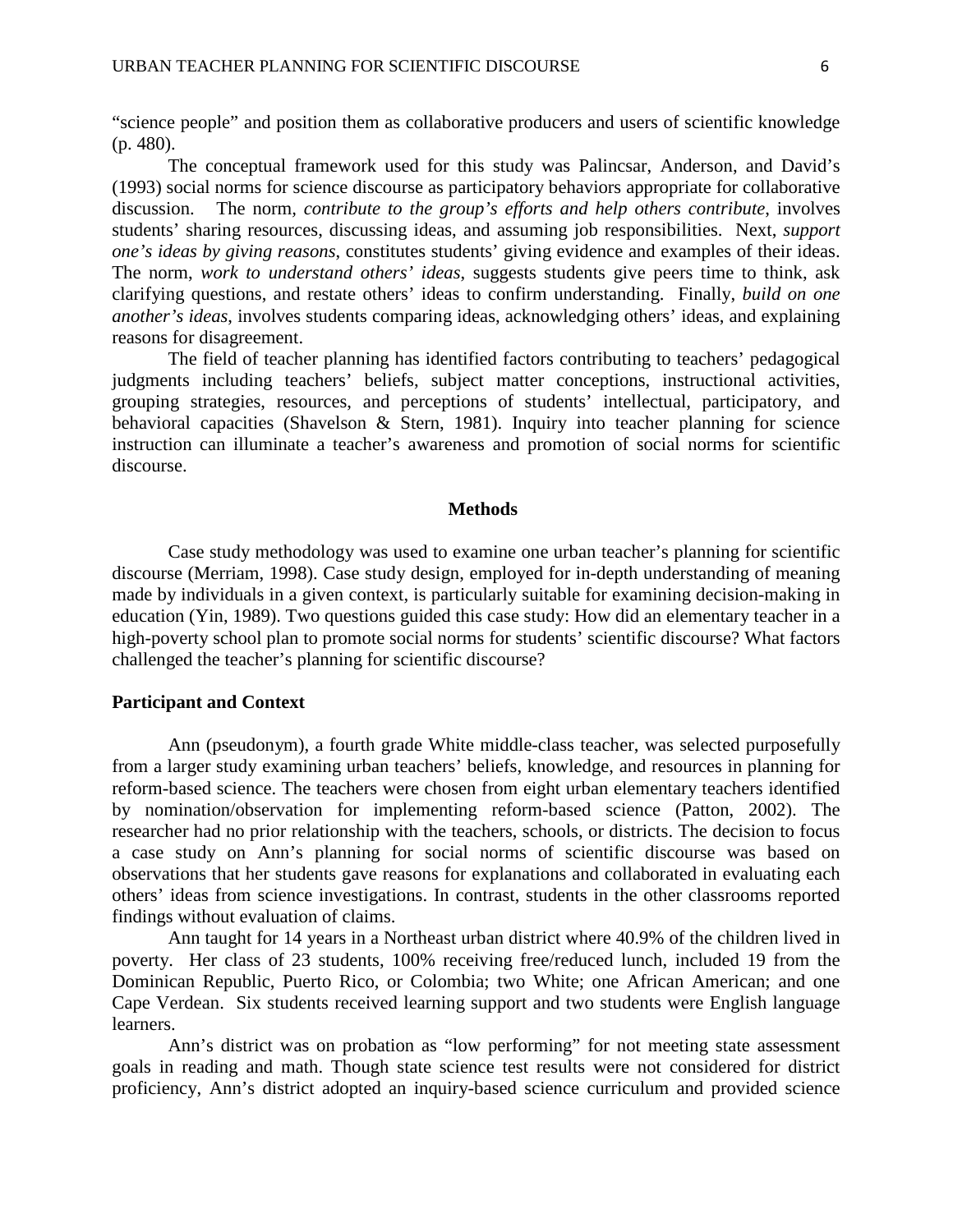kits, consultant support, and professional development (PD). Five years earlier, Ann taught science from a textbook and lacked confidence in science content. To advance her science pedagogy, she participated in inquiry science workshops and Accountable Talk® PD, an evidence-based discourse approach (Michaels, O'Connor, Hall, & Resnick, 2010). She also sought mentoring in Responsive Classroom® practices for students' pro-social interactions (Charney, 1991).

### **Data Collection and Analysis**

The data sources included a one-hour initial interview; seven 45-minute interviews during her ten-week magnetism/electricity unit; two planning meetings with her White, middleclass colleague, Marie (pseudonym); planning documents including the science kit teacher guide, teacher plan book, and student worksheets; and interviews before and after two observed science lessons.

Data collection and analysis were an on-going process to follow leads and seek clarification of developing patterns (Merriam, 1998). Initially, data were coded based on Palincsar, Anderson, and David's (1993) social norms for scientific discourse to identify how Ann planned for their implementation. From a repeated review of the data using an open coding system, insights emerged about factors that promoted and challenged Ann's planning for scientific discourse (Erickson, 1986; Patton, 2002). To increase trustworthiness of the findings, two researchers unrelated to the project gave perspectives on emerging patterns during weekly discussions and Ann ascertained accuracy of interpretations from member-checking (Merriam, 1998).

#### **Findings and Discussion**

To depict Ann's experience planning for students' incorporation of social norms in scientific discourse, results were reported using a narrative of Ann's planning for an electricity/magnetism unit (Connelly & Clandinin, 1988). Five themes emerged reflecting Ann's planning decisions and the challenges she faced: classroom climate of caring and respect, structure for social interaction, discourse strategies in the science classroom, time for discourse, and expectation of collaborative discourse.

## **Classroom Climate of Caring and Respect**

Ann laid the groundwork for discourse during the first month. She noticed students "asking questions in their heads that they don't ask each other. I don't think they feel comfortable enough to say it to their classmates." Thus, from experience with Responsive Classroom®, Ann's initial plans involved establishing a safe classroom climate and sense of community (CRS, 2015).

"Beginning the year, we talk what it would be like in a group that's working cooperatively, what it would sound like, how we expect things to run in our classroom. We talk about family and how we would treat our family members. It's through modeling and conversations and buying into the classroom rules and respect. I don't tell them class rules. They create them."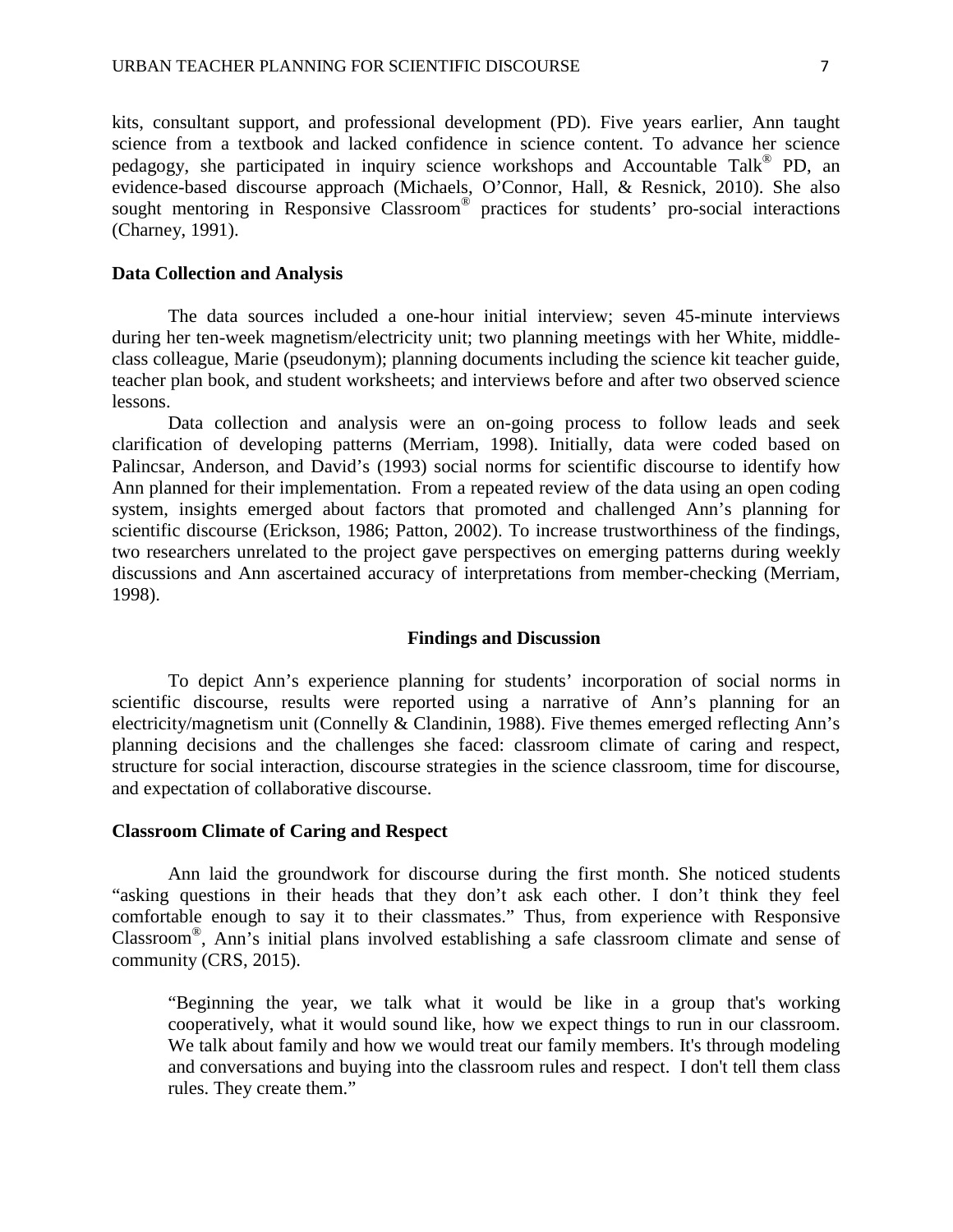Ann also planned for promoting student caring:

"I read this book, *Chrysanthemum*, about a girl mouse. When other mice make fun of her name, she gets a little tear in herself. We have this paper that we tear. So they understand, once something bad is said, even if we apologize, the person is never the same. So, they always bring up, 'We shouldn't do this because they're never going to be the same.'"

During lessons, Ann prompted students, "We are here to help each other"--evidence of this planning focus.

One challenge in planning for a respectful classroom was the class composition each year. Ann explained,

"Last year, I had two strong personalities that led the group astray. This year, I have two children who struggle. If the two students are off, the other kids work hard to keep them going. They connect to each other."

Ann's experience with Responsive Classroom® informed her planning for a collaborative, respectful climate as an essential first step before students could adopt social norms of *contributing to group efforts* or *helping others contribute* (Palincsar, Anderson, & David, 1993). Since many students were recent immigrants, Ann wanted them to feel safe in sharing ideas publicly. Her planning aligned with findings indicating that students engage more in discourse with explicit classroom expectations for pro-social interactions (Matsumura et al., 2008).

### **Structure for Social Interaction**

After establishing a foundation of trust, Ann planned structures for students' collaboration during investigations. She assigned students purposefully to "heterogeneous groups so they can carry each other" and each group could be "cohesive and a strong group together." For example, she placed "struggling readers in strong science groups." Yet, Ann also reassigned students if needs were not being met, particularly for English language learners.

"I have four kids in a group and one had all the knowledge about magnets. He's a limited English speaker. He's had a lot of exposure and great knowledge, but he's having a hard time following the language and completing inquiry tasks. It could be he doesn't feel confident because he's an English language learner. I don't know if the girls are bullying him. I need to realign that group."

Ann's plans included replacing one student with "a quiet laid-back strong academic child. She knows a lot, but she's not pushy about it. He feels more confident asking questions. So it's a good fit for everyone."

For constructivist learning in science, Ann recognized students needed to adopt the norm of listening to other's ideas; thus, she planned for students to practice active listening.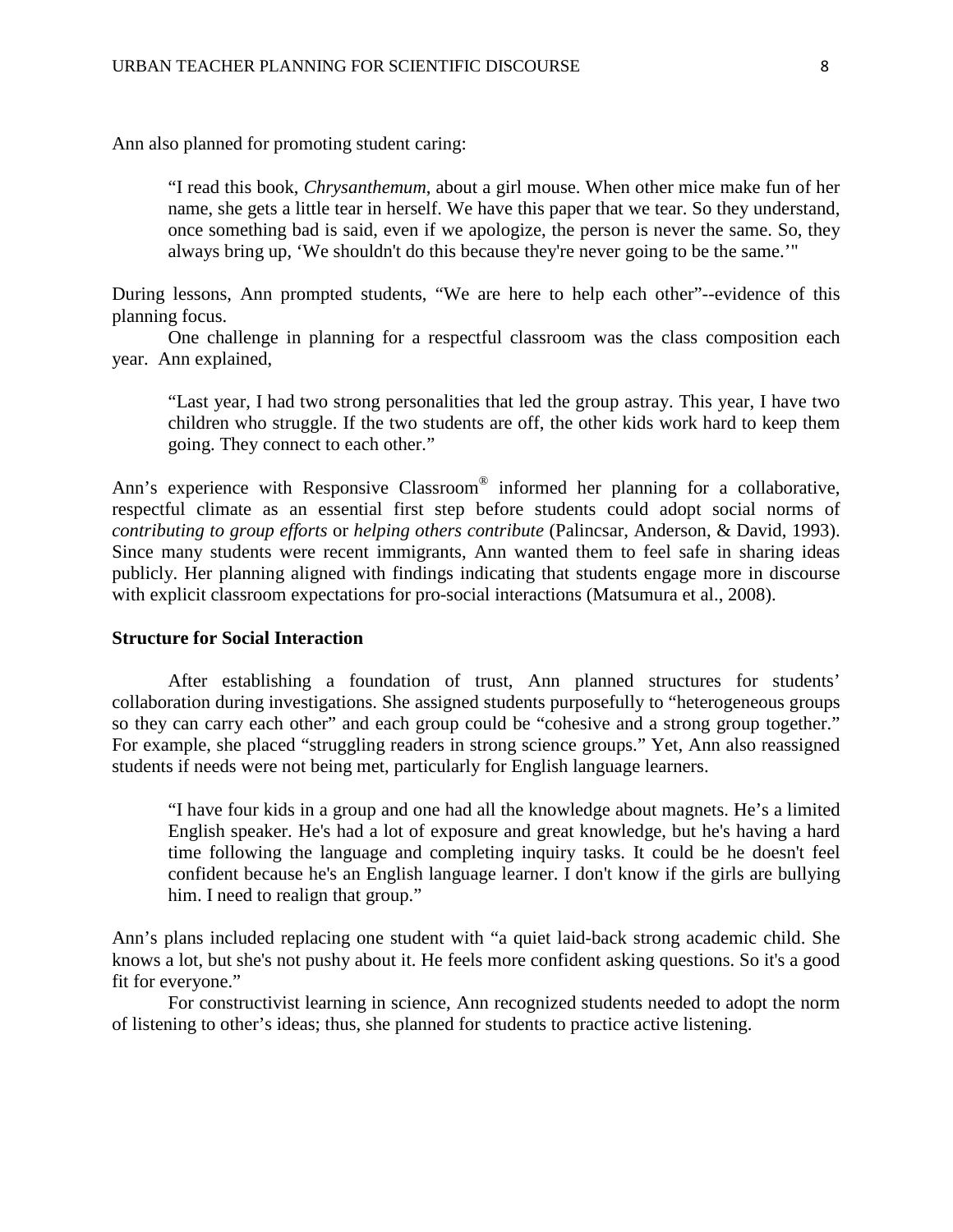"Students have to be sitting in a way to listen to each other, not just listen to be respectful, but they have to listen so they are taking it in so they can either add on to what they are saying or disagree or agree with it."

Yet, one student did not allow others to contribute: "The group is getting frustrated with her. She has a hard time slowing herself down and she wants to be the one doing all the inquiry." Ann regrouped the student with peers who expected equal participation. In addition, she assigned student numbers "so people who get materials are not the first person who jumps out of their seat. I'm making decisions so the group works more cohesively."

Ann's planning was consistent with Osborne, Enduran, and Simon's (2004) recommendation that a collaborative social context and explicit participation structures are needed to foster student discourse for scientific meaning-making. By grouping to maximize collaboration and providing practice in listening, Ann prepared students for the norm of *working to understand others' ideas* (Palincsar, Anderson, & David, 1993). Also, through participation structures and neutralizing dominating speakers, Ann created a more equitable environment for student expression (Mercer et al., 2004).

### **Discourse Strategies in the Science Classroom**

Students conducted science investigations such as determining how to design single or multiple pathway circuits as well as how to create an electromagnet to pick up metal pieces. Ann's view of students' background knowledge influenced her planning for science discourse during these investigations: "It's a poor Spanish speaking community. Many parents cannot read the materials we send in English….the kids don't have exposure to this type of [science] vocabulary, so we have to focus on it." Ann was cognizant that families faced financial struggles and; consequently, believed that parents had limited opportunities or resources to expose their children to science terminology used in school. Thus, Ann's planning involved introducing vocabulary for use in their discussions: "In the beginning of the unit, you need to frontload a lot of knowledge. As they gain knowledge themselves, you can do less." While Ann was reshaping her science teaching to include discourse for student's collaborative meaning construction, she still made some decisions based on her perceptions of student deficits.

Limited human and material resources also challenged Ann's planning. Since the district had "difficulty recruiting teachers" for Accountable Talk<sup>®</sup> PD, Ann did not have a collaborator in planning for scientific discourse. She only planned with her colleague, Marie, "about what we're going to teach," not "how we're going to teach it." Though the science kit teacher's guide suggested how students could design science investigations and report results, there were no tips for student comparison and evaluation of findings (FOSS, 2005).

Yet, from Accountable Talk<sup>®</sup> PD, Ann learned "talk moves" such as explaining reasoning, restating another's reasoning, and critiquing someone's reasoning (Michaels et al., 2010). Since her students struggled with "making claims and getting evidence," Ann modeled and established routines for providing evidence-based claims and discussing others' ideas. For example, each student would draw his/her idea of a particular circuit, "set up the circuit in the group, and walk through it." Next, group members used discourse norms "to ask questions and talk it through." She explained, "My goal is they figure out why it does or doesn't work and work off that." She planned questions such as "How do you think that happens?" "What do you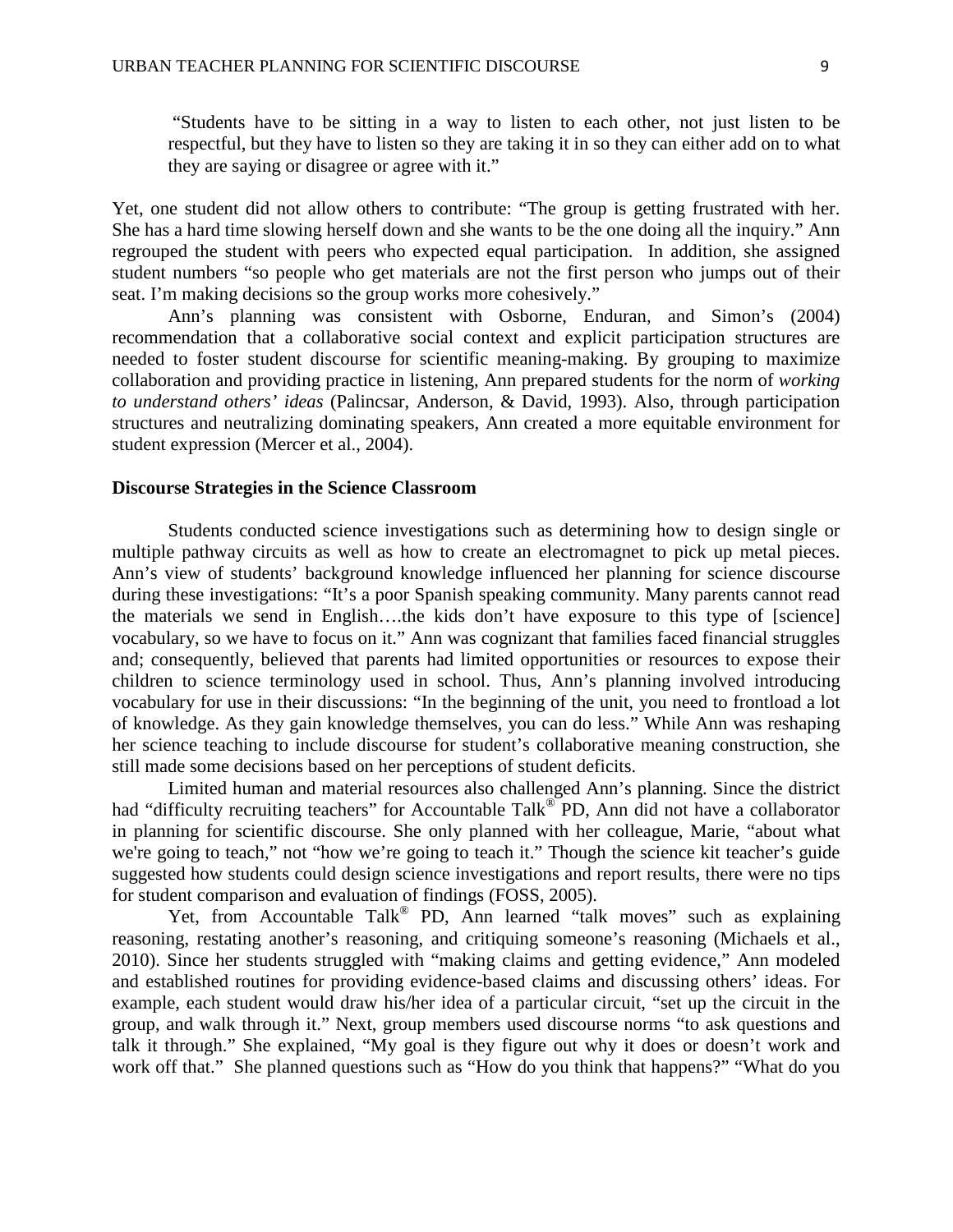think about his idea?" to prompt students to deepen their thinking, evaluate claims, and build upon others' ideas.

Ann's understanding of norms--*support ideas with reasons and evidence* and *understand, evaluate, or build upon others' ideas* (Palincsar, Anderson, & David, 1993)—grew from Accountable Talk<sup>®</sup> PD. Her knowledge of active listening and "talk moves" informed her to adjust science kit directions for more scientific discourse. Given that elementary teachers typically rely on science teachers' guides (Mulholland & Wallace, 2005), this finding suggests a need not only for teachers' guides to scaffold for scientific discourse, but also for teachers to broaden their planning to include norms for students' collaborative construction of scientific understanding.

# **Time for Discourse**

Though the district limited science lessons to 30 minutes, Ann made time for discourse. After investigations, Ann gave students "lag time to have real conversations and provide evidence and not rush through it." She wanted students to practice collaborative science talk,

"My goal every week or every lesson is to have discussion in Accountable Talk®. I want to give them time to use the strategies in their small groups. They need to feel confident and say, 'I think we should go this way and this is why.'"

Likewise, Ann planned for students to give each other time. When a boy from Cape Verde hesitated to express his ideas in English, she prompted students, "You need to listen to him. He has something you really want to know." She understood that "he just needed time to express himself" so his ideas were not overlooked.

Since Ann's district made insufficient progress on state assessments, teachers focused instruction on reading and mathematics, thus limiting science class time and student opportunities for scientific discourse--a common obstacle to science reform in urban districts (Goldston, 2005). Ann met this challenge by integrating Accountable Talk® in other subjects.

"I focused my whole math lesson on Accountable Tal $k^{\circledR}$  and I could see them jumping off of each other. I'm hoping that with more of it, they're going to be able to do it without me saying, 'What do you think? Why do you think that?'"

Ann understood students needed practice in evidence-based discourse and planned for cooperative group "talk moves" in all subjects so students could converse more effectively during the available science time.

## **Expectation of Collaborative Discourse**

An essential element in Ann's planning was her *expectation* that students engage in scientific discourse. Her plans included prompting students routinely, "What you claim, you need evidence," "Why do you think that?" Students' circuitry conversations provided evidence of their meaning-making discourse, "Listen to him. He said all the ways it didn't work and we only gave the ways it did work. I think his is better because he gave all the reasons it didn't work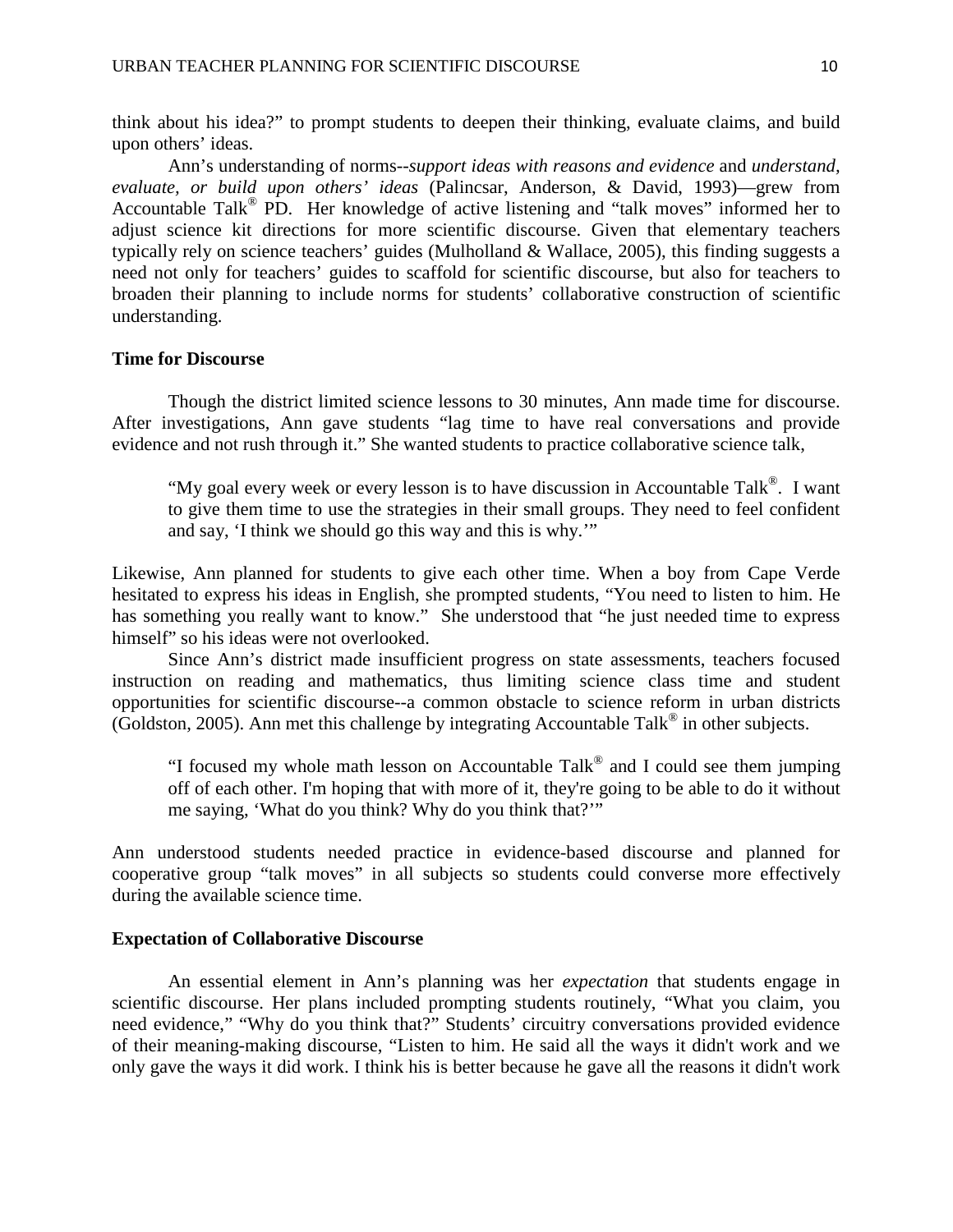too." Ann *expected* students to evaluate each other's claims, "build off each other's ideas," and consider follow-up investigations to generate more accurate explanations.

However, some students with learning or language needs struggled with this expectation. Ann explained, "My big thing right now is that some kids are struggling [with discourse]. They're not causing a ruckus, but they're not getting what's going on either." She addressed this issue through "peer modeling" and encouraging groups to give each other time to express ideas. For example, an English language learner "gets confused with what he's saying" and one group member "slows down the discussion to give him time to express himself."

Urban education literature indicates that students' academic performance is linked to teachers' expectations (Duncan-Andrade, 2007; Ladson-Billings, 1994). In research with lowincome minority students, Diamond, Randolph, and Spillane (2004) reported that teacher's expectations of and sense of responsibility for student outcomes impacted instructional decisions. Ann's story shows how one teacher set expectations and planned for students to acquire science discourse practices.

### **Implications and Conclusion**

Developers of NGSS (2013) contend that equity in learning opportunities should be given priority in educational decision-making, particularly for students marginalized from limited economic, social, and educational resources. To prepare all students for informed citizenship, NGSS highlights the need for access to quality science education that includes participation in dialogic practices when constructing understanding in science. In support of extant research, this study's findings showed how an urban teacher planned to build students' capacity in reasoning and constructing evidence-based explanations in science by explicitly teaching discursive practices (Driver, Newton, & Osborne, 2000; Osborne, Enduran, & Simon, 2004).

The results provide insight into one teacher's planning in a high-poverty urban school to develop students' normative practices for scientific discourse. Though these findings are not generalizable to the wider urban education community, they may illuminate how a teacher planned for students' dialogic sense-making of science despite pressure to focus on high-stakes subjects. Implications from this study for teachers, teacher educators, administrators, science kit developers, and PD providers include the need to consider the content and scaffolding for social norms and scientific discourse available from material and human resources to support teachers. Since Ann could not depend on curriculum materials or her teaching partner to grow her understanding of scientific discourse, she sought out resources for norms and discourse strategies. The study also suggests the need for research in approaches that support students who struggle with discourse. Given the NGSS vision that all students receive equitable opportunities to learn scientific practices for informed decision-making, it is vital to highlight efforts of teachers in urban schools who plan for building students' capacity in evaluative, evidence-based discourse—skills needed for an educated citizenry.

#### **References**

Brown, B. (2006). "It isn't no slang that can be said about this stuff": Language, identity, and appropriating science discourse. *Journal of Research in Science Teaching*, *43*(1), 96–126.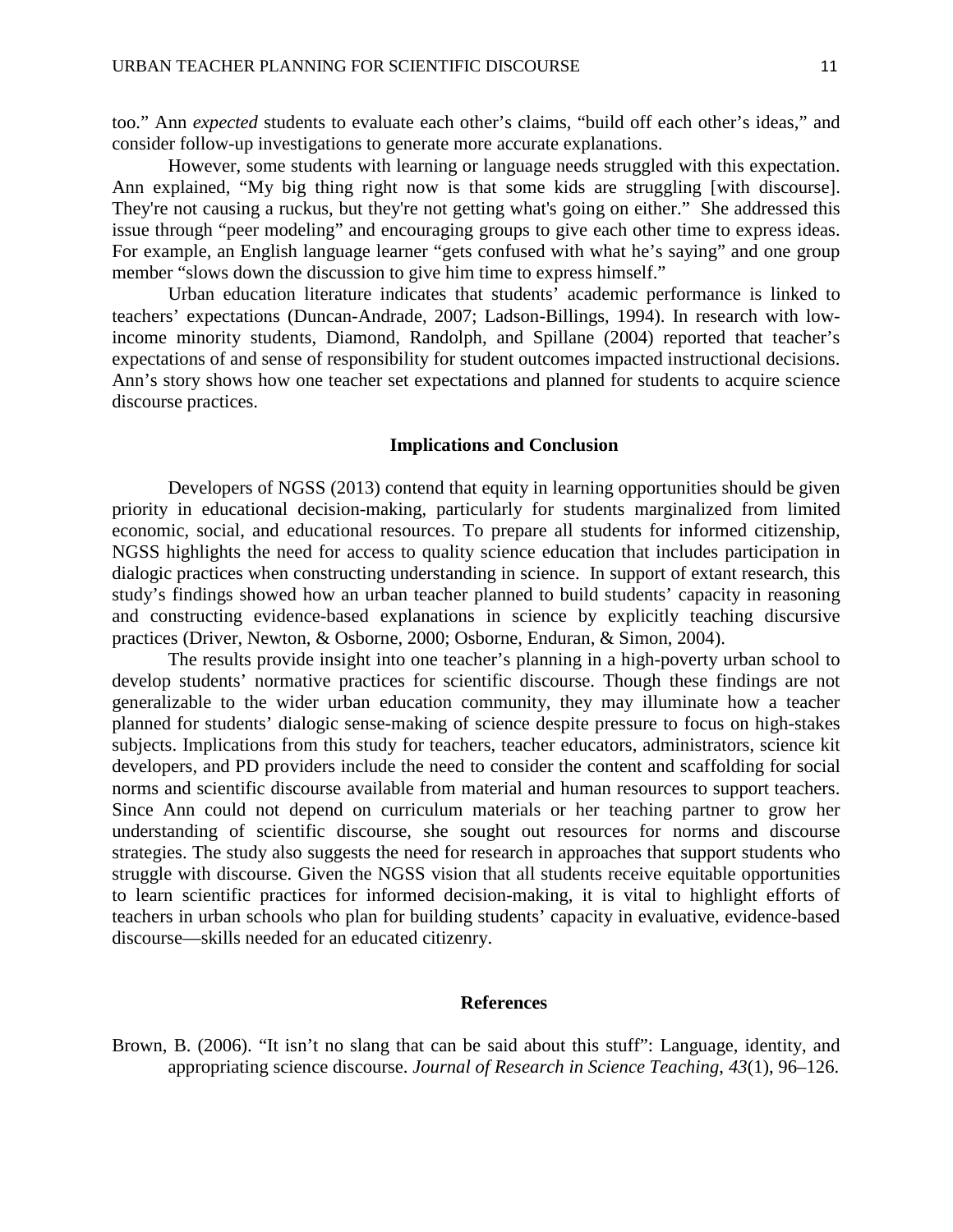- Calabrese Barton, A. (2001). Science education in urban settings: Seeking new paths of praxis through critical ethnography. *Journal of Research in Science Teaching, 38*(8), 899-917.
- Carlone, H. B., Haun-Frank, J., & Webb, A. (2011). Assessing equity beyond knowledge- and skills-based outcomes: A comparative ethnography of two fourth-grade reform-based science classrooms. *Journal of Research in Science Teaching, 48*(5), 459-485.
- Center for Responsive Schools, Inc. (CRS). (2015). The Responsive Classroom® approach. Retrieved

from [https://www.responsiveclassroom.org/sites/default/files/pdf\\_files/rc\\_brochure.pdf](https://www.responsiveclassroom.org/sites/default/files/pdf_files/rc_brochure.pdf)

- Charney, R. (1991). *Teaching children to care: Management in the responsive classroom.* Greenfield, MA: Northeast Foundation for Children.
- Clark, C. M., & Peterson, P. L. (1986). Teachers' thought processes. In M.C. Wittrock (Ed.), *Handbook of research on teaching* (3<sup>rd</sup> ed., pp. 255-296). New York: Macmillan.
- Connelly, F. M., & Clandinin, D. J. (1988). *Teachers as curriculum planners: Narratives of experience.* New York: Teachers College Press.
- Darling-Hammond, L. (2007). Race, inequality and educational accountability: The irony of 'No Child Left Behind.' *Race, Ethnicity, and Education, 10*(3), 245-260.
- Diamond, J. B., Randolph, A., & Spillane, J. P. (2004). Teachers expectations and sense of responsibility for student learning: The importance of race, class, and organizational habitus. *Anthropology & Education Quarterly, 35*(1), 75-98.
- Driver, R., Newton, P., & Osborne, J. (2000). Establishing the norms of scientific argumentation in classrooms. *Science Education, 84,* 287-312.
- Duncan-Andrade, J. (2007). Gangstas, wankstas, and ridas: Defining, developing, and supporting effective teachers in urban schools. *International Journal of Qualitative Studies in Education, 20*(6), 617-638.
- Erickson, F. (1986). Qualitative methods in research on teaching. In M. C. Wittrock (Ed.), *Handbook of research on teaching* (3<sup>rd</sup> ed., pp. 119-161). New York: Macmillan.
- Forbes, C. T., Biggers, M., & Zangori, L. (2013). Investigating essential characteristics of scientific practices in elementary science learning environments: The practices of science observation. *School Science and Mathematics, 113*(4), 180-190.
- Full Option Science System (FOSS). (2005). *Magnetism and electricity: Teacher guide.* Nashua, NH: Delta Education.
- Galton, M., & Williamson, J. (1992). *Group work in the primary classroom.* London: Routledge.
- Goldston, D. (2005). Elementary science: Left behind? *Journal of Science Teacher Education, 16*, 185-187.
- Herrenkohl, L. R., & Guerra, M. R. (1998). Participant structures, scientific discourse, and student engagement in fourth grade. *Cognition and Instruction, 16*(4), 431-473.
- Herrenkohl, L. R., Palincsar, A. S., DeWater, L. S., & Kawasaki, K. (1999). Developing scientific communities in classrooms: A sociocognitive approach. *The Journal of the Learning Sciences, 8*(3 & 4), 451-493.
- Johnson, C. C. (2011). The road to culturally relevant science: Exploring how teachers navigate change in pedagogy. *Journal of Research in Science Teaching, 48*(2), 170-198.
- Ladson-Billings, G. (1994). *The dreamkeepers: Successful teachers of African American children.* San Francisco, CA: Jossey-Bass Publishers.
- Matsumura, L. C., Slater, S. C., & Crosson, A. (2008). Classroom climate, rigorous instruction and curriculum, and students' interactions in urban middle schools. *The Elementary School Journal, 108*(4), 293-312.